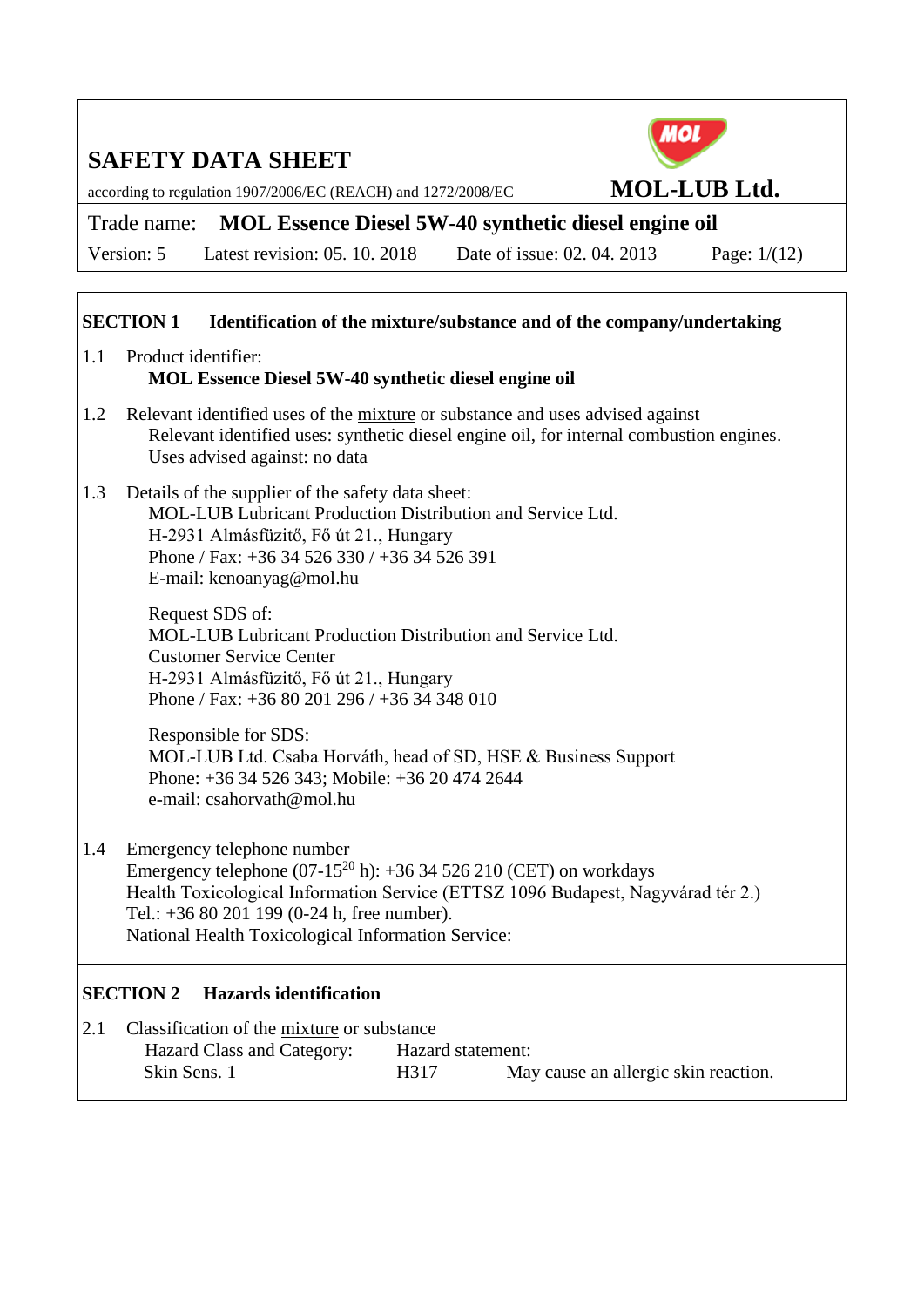|                                       | ИОІ                                                                                                                           |                                                              |                                                                  |                                                                       |  |  |  |  |
|---------------------------------------|-------------------------------------------------------------------------------------------------------------------------------|--------------------------------------------------------------|------------------------------------------------------------------|-----------------------------------------------------------------------|--|--|--|--|
|                                       | <b>SAFETY DATA SHEET</b><br><b>MOL-LUB Ltd.</b><br>according to regulation 1907/2006/EC (REACH) and 1272/2008/EC              |                                                              |                                                                  |                                                                       |  |  |  |  |
|                                       | Trade name:                                                                                                                   |                                                              | <b>MOL Essence Diesel 5W-40 synthetic diesel engine oil</b>      |                                                                       |  |  |  |  |
|                                       | Version: 5                                                                                                                    | Latest revision: 05. 10. 2018                                | Date of issue: 02. 04. 2013                                      | Page: $2/(12)$                                                        |  |  |  |  |
|                                       |                                                                                                                               |                                                              |                                                                  |                                                                       |  |  |  |  |
| 2.2                                   | Label elements                                                                                                                |                                                              |                                                                  |                                                                       |  |  |  |  |
|                                       | Product identification:                                                                                                       | oil                                                          |                                                                  | Trade name: MOL Essence Diesel 5W-40 synthetic diesel engine          |  |  |  |  |
|                                       |                                                                                                                               | Hazardous components: C14-16-18 Alkyl phenol (EU: 931-468-2) |                                                                  |                                                                       |  |  |  |  |
|                                       | GHS Pictogram:                                                                                                                |                                                              |                                                                  |                                                                       |  |  |  |  |
|                                       | Signal word:                                                                                                                  | <b>Warning</b>                                               |                                                                  |                                                                       |  |  |  |  |
|                                       | Hazard statement:<br>H317                                                                                                     | May cause an allergic skin reaction.                         |                                                                  |                                                                       |  |  |  |  |
|                                       | Supplemental hazard information: -                                                                                            |                                                              |                                                                  |                                                                       |  |  |  |  |
|                                       | Precautionary statements – General: -                                                                                         |                                                              |                                                                  |                                                                       |  |  |  |  |
|                                       | Precautionary statements - Prevention:<br>P273                                                                                | Avoid release to the environment.                            |                                                                  |                                                                       |  |  |  |  |
|                                       | Precautionary statements - Response:<br>$P302 + P352$<br>$P333 + P313$                                                        | IF ON SKIN: Wash with plenty of water.                       | If skin irritation or rash occurs: Get medical advice/attention. |                                                                       |  |  |  |  |
| Precautionary statements - Storage: - |                                                                                                                               |                                                              |                                                                  |                                                                       |  |  |  |  |
|                                       | Precautionary statements - Disposal:<br><b>P501</b>                                                                           |                                                              |                                                                  | Dispose of contents/container in accordance with national regulation. |  |  |  |  |
|                                       | $\bigcap_{i=1}^n A_i$ and $\bigcap_{i=1}^n A_i$ and $\bigcap_{i=1}^n A_i$ and $\bigcap_{i=1}^n A_i$ and $\bigcap_{i=1}^n A_i$ |                                                              |                                                                  |                                                                       |  |  |  |  |

Other liabilities for labelling: Tactile warning of danger: Not required. Transport classification: see section 14.

# 2.3 Other hazards

The product does not contain any PBT or vPvB substance according to annex XIII of regulation (EC) 1907/2006.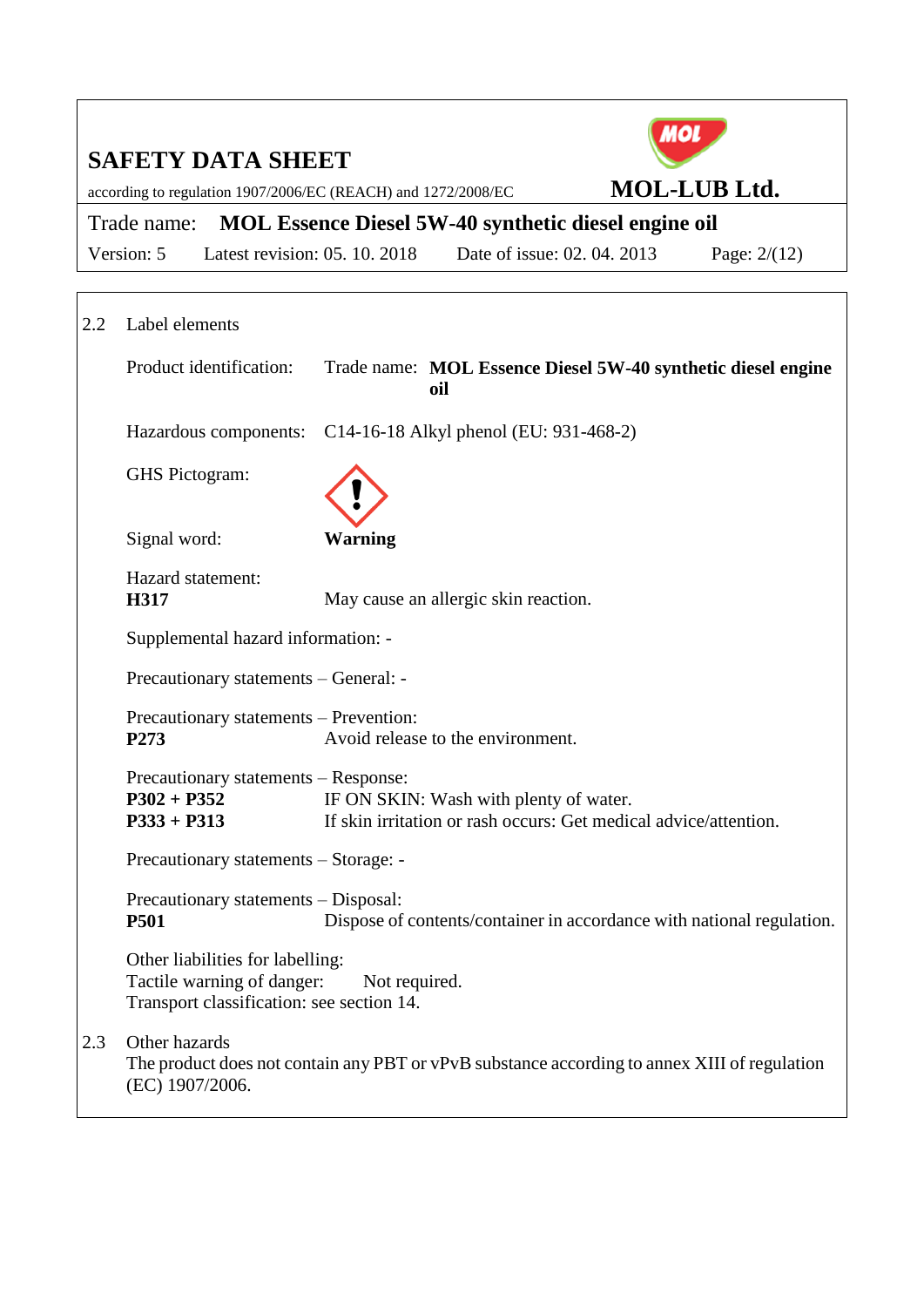according to regulation 1907/2006/EC (REACH) and 1272/2008/EC **MOL-LUB Ltd.**

Trade name: **MOL Essence Diesel 5W-40 synthetic diesel engine oil**

Version: 5 Latest revision: 05. 10. 2018 Date of issue: 02. 04. 2013 Page: 3/(12)

#### **SECTION 3 Composition/information on ingredients**

3.2 Mixtures<br>Chemical description:

Mixture of refined mineral base oils and hydrotreated neutral oil containing additives.

Component(s) / Hazardous component(s):

| Name                         | EU              | CAS          | Hazard classes and | Hazard         | Conc.      |
|------------------------------|-----------------|--------------|--------------------|----------------|------------|
|                              | number          | number       | cat.               | statements     | $\%$ (m/m) |
| Base oil – unspecified,      | 276-738-4       | 72623-87-1   |                    |                | max. 80    |
| hydrotreated neutral oil-    |                 |              | (Note L)           |                |            |
| based, C20-C50               |                 |              |                    |                |            |
| <b>REACH Registr. Nr.:</b>   |                 |              |                    |                |            |
| 01-2119474889-13             |                 |              |                    |                |            |
| Base oil – unspecified,      | $265 - 157 - 1$ | 64742-54-7   |                    | ÷.             | max. 40    |
| hydrotreated heavy           |                 |              | (Note L)           |                |            |
| paraffinic, C20-C50*         |                 |              |                    |                |            |
| <b>REACH Registr. Nr.:</b>   |                 |              |                    |                |            |
| 01-2119484627-25             |                 |              |                    |                |            |
| Base oil - unspecified,      | $265 - 157 - 1$ | 64742-54-7   | Asp. Tox. 1        | H304           | max. 40    |
| hydrotreated heavy           |                 |              | (Note L)           |                |            |
| paraffinic, C20-C50*         |                 |              |                    |                |            |
| <b>REACH Registr. Nr.:</b>   |                 |              |                    |                |            |
| 01-2119484627-25             |                 |              |                    |                |            |
| Lubricating oils             | 309-877-7       | 101316-72-7  |                    |                | max. 10    |
| (petroleum), C24-C50*        |                 |              | (Note L)           |                |            |
| <b>REACH Registr. Nr.:</b>   |                 |              |                    |                |            |
| 01-2119489969-06             |                 |              |                    |                |            |
| Mineral oil raffinate*       |                 | confidential |                    | $\overline{a}$ | max. 5     |
|                              |                 |              | (Note L)           |                |            |
| C14-16-18 Alkyl phenol       | 931-468-2       |              | Skin Sens. 1       | H317           | max. 1.2   |
| <b>REACH Registr. Nr.:</b>   |                 |              | Aquatic Chronic 4  | H413           |            |
| 01-2119498288-19             |                 |              |                    |                |            |
| Bis(nonylphenyl)amine        | 253-249-4       | 36878-20-3   | Aquatic Chronic 4  | H413           | max. 1.3   |
| <b>REACH Registr. Nr.:</b>   |                 |              |                    |                |            |
| 01-2119488911-28             |                 |              |                    |                |            |
| Zinc bis $[O-(6-$            | 298-577-9       | 93819-94-4   | Skin Irrit. 2      | H315           | max. 0.9   |
| methylheptyl)] bis[O-(sec-   |                 |              | Eye Dam. 1         | H318           |            |
| butyl)] bis(dithiophosphate) |                 |              | Aquatic Chronic 2  | H411           |            |
| <b>REACH Registr. Nr.:</b>   |                 |              |                    |                |            |
| 01-2119543726-33             |                 |              |                    |                |            |

\*: with exposure limit

The full text of each relevant H- phrase and Hazard classes and cat. see in Section 16.

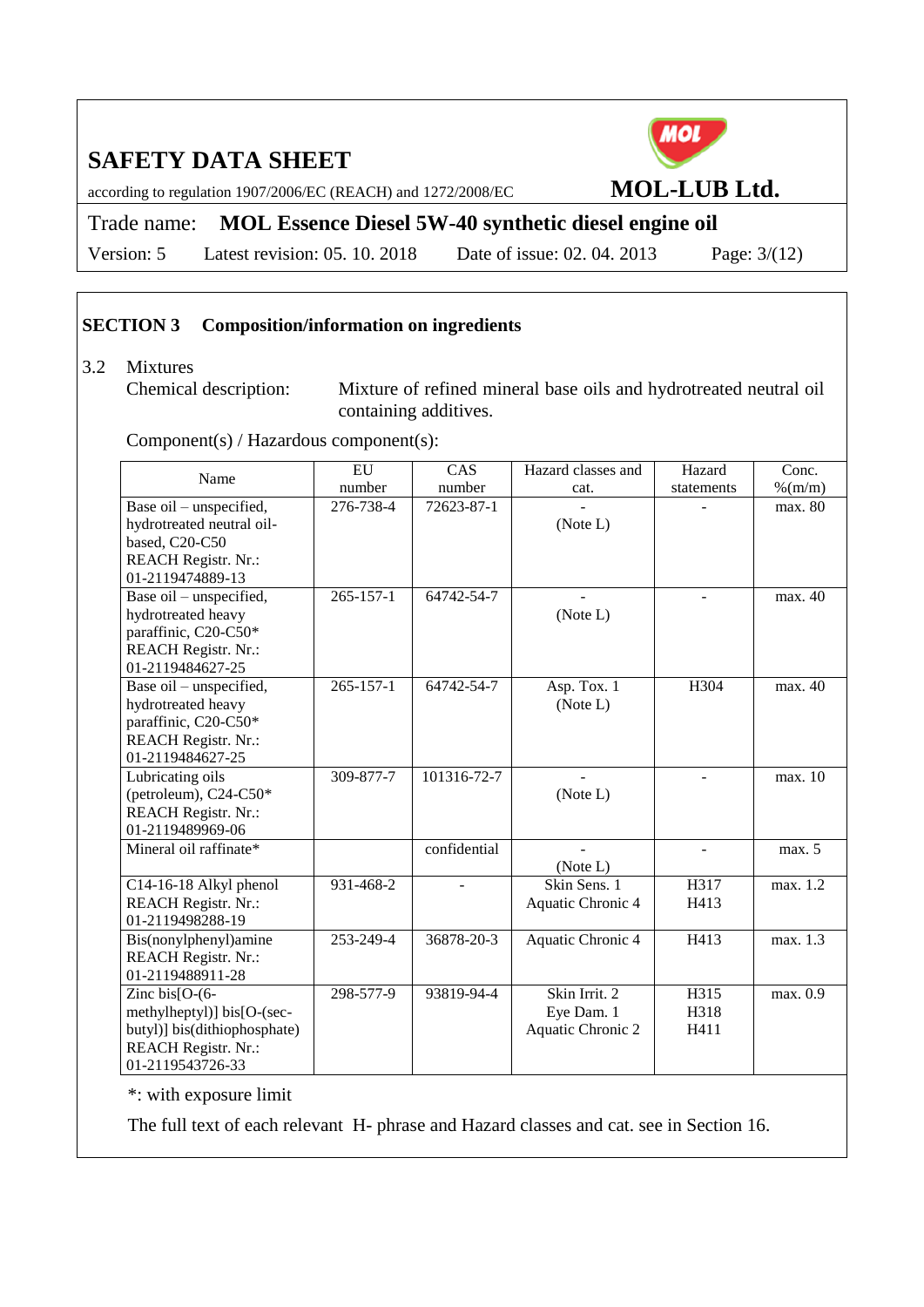according to regulation 1907/2006/EC (REACH) and 1272/2008/EC **MOL-LUB Ltd.**

Trade name: **MOL Essence Diesel 5W-40 synthetic diesel engine oil** Version: 5 Latest revision: 05. 10. 2018 Date of issue: 02. 04. 2013 Page: 4/(12)

#### **SECTION 4 First aid measures**

- 4.1 Description of first aid measures General information: Never give anything by mouth to an unconscious person, or never induce vomiting. Inhalation: Remove the affected person to fresh air. If rapid recovery does not occur, obtain medical attention. Skin contact: Remove contaminated clothing. Wash skin with large amounts of water, use soap. In case of persistent irritation, get medical attention. Eye contact: Flush eyes with plenty of water for 10-15 minutes. In case of persistent irritation, get medical attention. Ingestion: If swallowed, give water. D**o not** induce vomiting. Get medical attention. Protection of first-aid person: No individual specifications. 4.2 Most important symptoms and effects, both acute and delayed Sensitization.
- 4.3 Indication of any immediate medical attention and special treatment need Not required.

### **SECTION 5 Fire-fighting measures**

Fire hazards: Combustible.

5.1 Extinguishing media Suitable extinguishing media: Foam, carbon dioxide, dry chemical powder.

> Unsuitable extinguishing media: Water jet.

#### 5.2 Special hazards arising from the mixture or substance Hazardous combustion products: On burning, carbon dioxide, carbon monoxide, sulphur oxides, phosphor oxides, various hydrocarbons and soot can be formed.

### 5.3 Advice for fire-fighters

Special protective equipment:

According to the existing fire-fighting regulations. Respiratory protection.

#### Further information:

Collect contaminated fire fighting water separately. It must not enter the sewage system. Contaminated extinguishing water must be disposed of in accordance with official regulations.

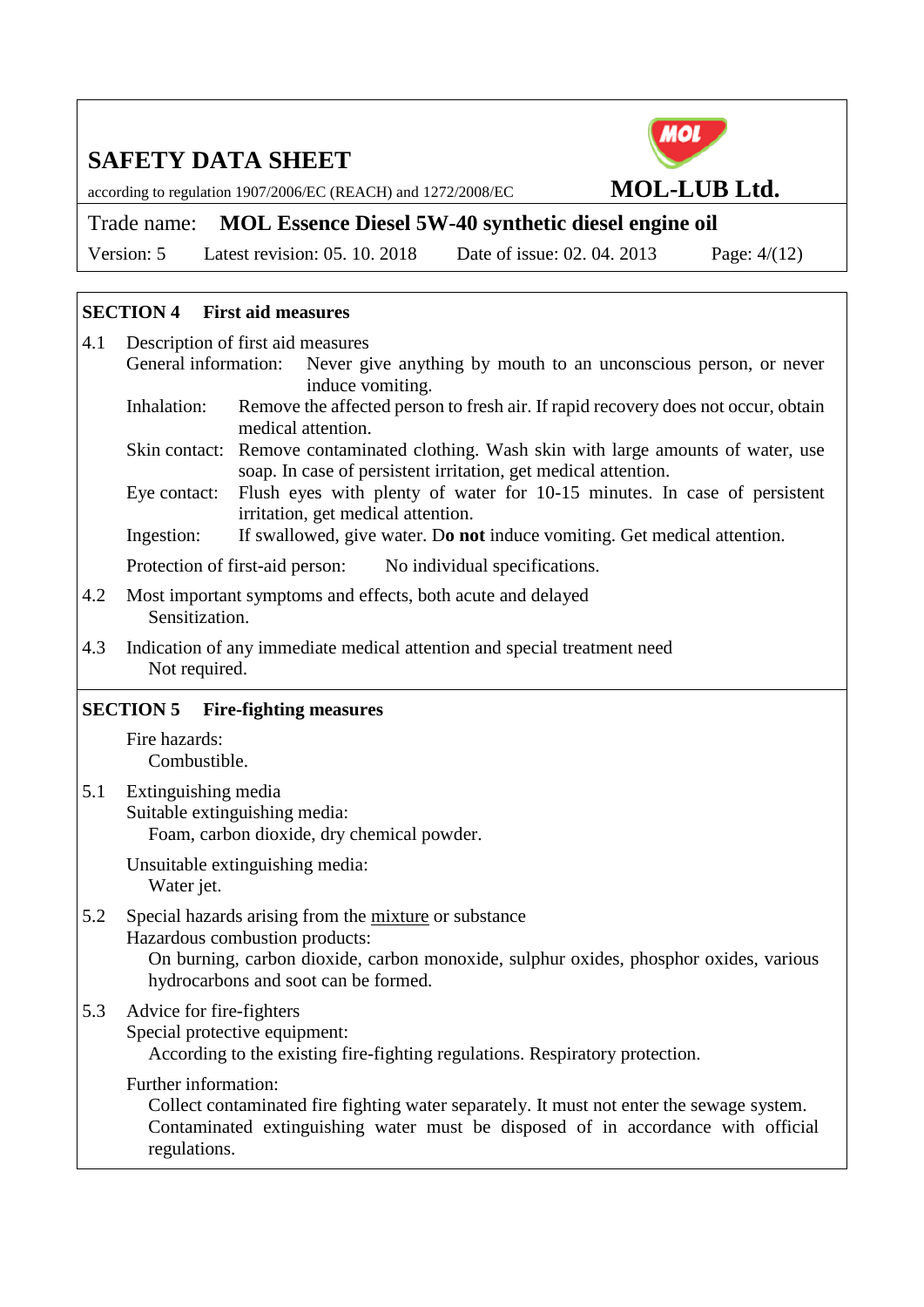according to regulation 1907/2006/EC (REACH) and 1272/2008/EC **MOL-LUB Ltd.**

Trade name: **MOL Essence Diesel 5W-40 synthetic diesel engine oil**

Version: 5 Latest revision: 05. 10. 2018 Date of issue: 02. 04. 2013 Page: 5/(12)

### **SECTION 6 Accidental release measures**

- 6.1 Personal precautions, protective equipment and emergency procedures Personal precautions: see Section 8.
- 6.2 Environmental precautions: Confine spills to prevent material from entering sewers, watercourses, drains and into soil Notify relevant authority.
- 6.3 Methods and material for containment and cleaning up
	- On soil: All kind of ignition sources should be remove. Recover free liquid by pumping. Contain the rest or small quantities with sand, earth or other suitable absorbents. Dispose of according to local regulations.
	- On water: Confine the spillage. Remove from surface by skimming or suitable absorbents. Notify local authorities according to regulations.
- 6.4 Reference to other sections Personal precautions: see section 8. Waste treatment methods: see section 13.

#### **SECTION 7 Handling and storage**

7.1 Precautions for safe handling

Keep general measures applied for normal operations with lubricants and flammable liquids. Keep away from radiant heat and open flame.

Avoid contact with skin and eyes. Avoid prolonged breathing of oil vapours or mists. Ensure washing facilities after working hours and before breaks. Take off contaminated or oil-soaked clothing, wash with warm water and soap.

When using do not eat, drink or smoke. Avoid splashing the product. Handling temperature: not known

- 7.2 Conditions for safe storage, including any incompatibilities Storage facilities must comply with regulations for storing of flammable liquids. Store in dry, well ventilated place in original, closed containers. Keep away from radiant heat, open flame and strong oxidizing agents. Storage temperature: max. 40°C
- 7.3 Specific end use(s)

Synthetic diesel engine oil, for internal combustion engines.

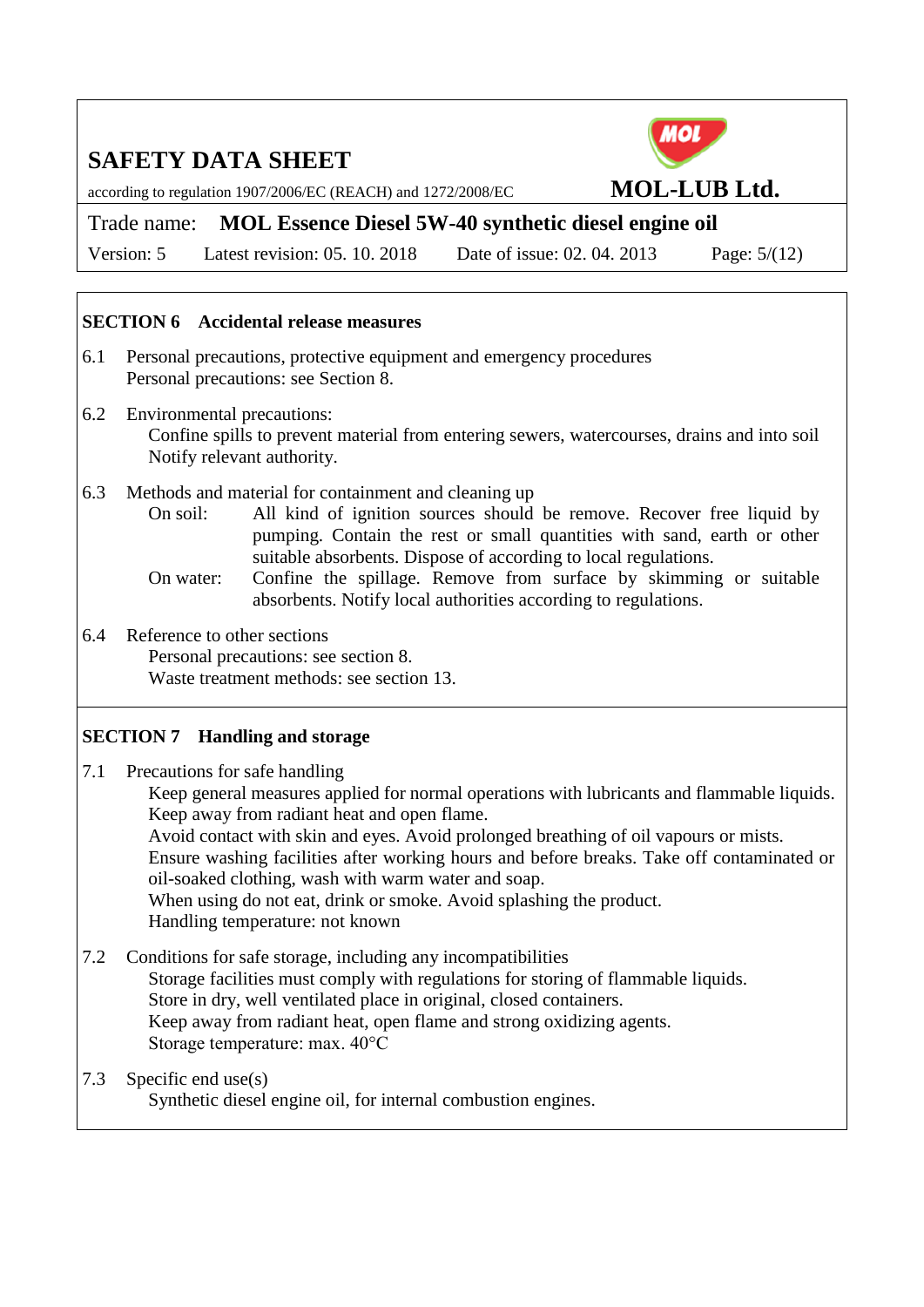according to regulation 1907/2006/EC (REACH) and 1272/2008/EC **MOL-LUB Ltd.** 



# Trade name: **MOL Essence Diesel 5W-40 synthetic diesel engine oil**

Version: 5 Latest revision: 05. 10. 2018 Date of issue: 02. 04. 2013 Page: 6/(12)

|                                 | <b>SECTION 8 Exposure controls / personal protection</b>                                                                                                                                                                                                                                                                                                                                                                                                                                                     |                                                                                                  |  |  |  |  |
|---------------------------------|--------------------------------------------------------------------------------------------------------------------------------------------------------------------------------------------------------------------------------------------------------------------------------------------------------------------------------------------------------------------------------------------------------------------------------------------------------------------------------------------------------------|--------------------------------------------------------------------------------------------------|--|--|--|--|
|                                 | Engineering control measures:<br>Not required.                                                                                                                                                                                                                                                                                                                                                                                                                                                               |                                                                                                  |  |  |  |  |
| 8.1                             | Control parameters:                                                                                                                                                                                                                                                                                                                                                                                                                                                                                          |                                                                                                  |  |  |  |  |
|                                 | Mineral oil mist:                                                                                                                                                                                                                                                                                                                                                                                                                                                                                            | TWA: $5 \text{ mg/m}^3$ ; STEL: 10 mg/m <sup>3</sup> , for oil mist, vapour excluded<br>(ACGIH). |  |  |  |  |
|                                 | Method of testing, recommended: NIOSH 5026                                                                                                                                                                                                                                                                                                                                                                                                                                                                   |                                                                                                  |  |  |  |  |
| 8.2                             | Exposure controls<br>Personal protection:<br>Respiratory protection:<br>Breathing apparatus not required.<br>Hand protection:<br>Oil resistant gloves (EN 374, Breakthrough time 480 min) (e.g.<br>nitrile rubber – minimal thickness 0.33 mm).<br>Note: Manufacturer's directions for use and the conditions of<br>application should be observed.<br>Tightly fitting safety goggles (EN 166).<br>Eye protection:<br>Skin protection:<br>Protective clothing (oil resistant).<br>Other special:<br>No data. |                                                                                                  |  |  |  |  |
|                                 | Environmental exposure controls:<br>Do not discharge into drains/surface waters/groundwater.                                                                                                                                                                                                                                                                                                                                                                                                                 |                                                                                                  |  |  |  |  |
|                                 | <b>SECTION 9</b><br><b>Physical and chemical properties</b>                                                                                                                                                                                                                                                                                                                                                                                                                                                  |                                                                                                  |  |  |  |  |
| 9.1                             | Information on basic physical and chemical properties<br>Appearance:                                                                                                                                                                                                                                                                                                                                                                                                                                         |                                                                                                  |  |  |  |  |
|                                 | Physical state:                                                                                                                                                                                                                                                                                                                                                                                                                                                                                              | liquid                                                                                           |  |  |  |  |
|                                 | Colour:                                                                                                                                                                                                                                                                                                                                                                                                                                                                                                      | bright, clear                                                                                    |  |  |  |  |
|                                 | Odour:                                                                                                                                                                                                                                                                                                                                                                                                                                                                                                       | characteristic                                                                                   |  |  |  |  |
|                                 | Change in physical state:                                                                                                                                                                                                                                                                                                                                                                                                                                                                                    |                                                                                                  |  |  |  |  |
|                                 | Pour point (ISO 3016):                                                                                                                                                                                                                                                                                                                                                                                                                                                                                       | typ. $-36^{\circ}$ C                                                                             |  |  |  |  |
| Boiling point:<br>not available |                                                                                                                                                                                                                                                                                                                                                                                                                                                                                                              |                                                                                                  |  |  |  |  |
|                                 | Others:                                                                                                                                                                                                                                                                                                                                                                                                                                                                                                      |                                                                                                  |  |  |  |  |
|                                 | Flash point (COC) (EN ISO 2592):                                                                                                                                                                                                                                                                                                                                                                                                                                                                             | typ. $240^{\circ}$ C                                                                             |  |  |  |  |
|                                 | Ignition point (EN ISO 2592):                                                                                                                                                                                                                                                                                                                                                                                                                                                                                | not available                                                                                    |  |  |  |  |
|                                 | Autoignition temperature:<br><b>Explosive properties:</b>                                                                                                                                                                                                                                                                                                                                                                                                                                                    | not available<br>not explosive                                                                   |  |  |  |  |
|                                 |                                                                                                                                                                                                                                                                                                                                                                                                                                                                                                              |                                                                                                  |  |  |  |  |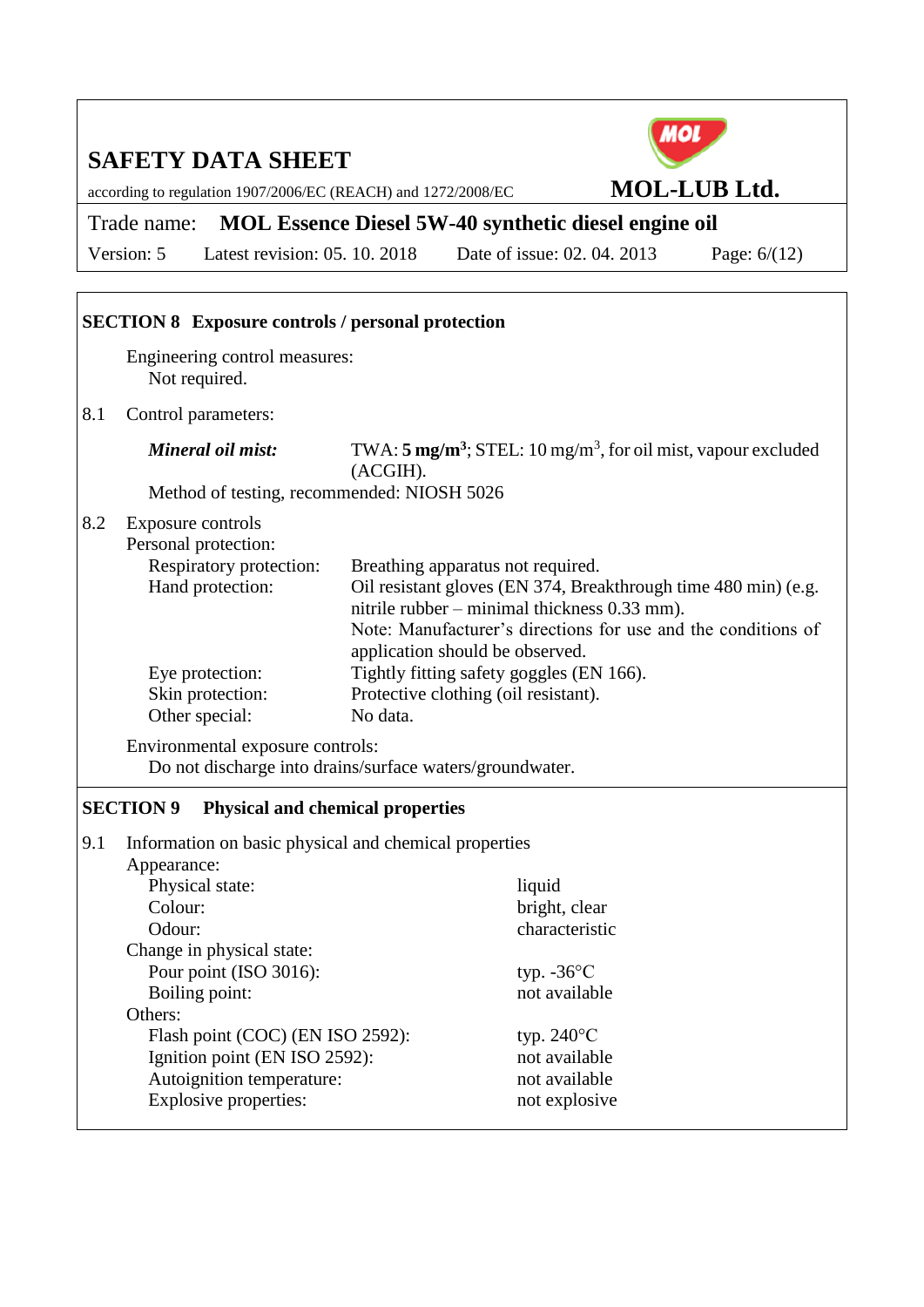according to regulation 1907/2006/EC (REACH) and 1272/2008/EC **MOL-LUB Ltd.** 



Trade name: **MOL Essence Diesel 5W-40 synthetic diesel engine oil**

Version: 5 Latest revision: 05. 10. 2018 Date of issue: 02. 04. 2013 Page: 7/(12)

| 9.2                                                                                                                                                                                                                                                                                                                                                                                                                                | Oxidizing properties:<br>Vapour pressure at 20°C:<br>Solubility in water:<br>Solubility in other solvents:<br>Vapour density:<br>Heating value:<br>pH:<br>Other information<br>no data available | Density at 15°C (EN ISO 12185):<br>n-Octanol/water partition coefficient:<br>Kinematic viscosity at 40°C (EN ISO 3104):<br>Kinematic viscosity at 100°C (EN ISO 3104): |                  |                | not oxidize<br>negligible<br>$0.845 - 0.865$ g/cm <sup>3</sup><br>practically insoluble in water<br>gasoline, kerosene, toluene, etc.<br>not available<br>not available<br>inf. 38 000 kJ/kg<br>typ. 88.2 mm <sup>2</sup> /s<br>typ. 13.5-15.0 mm <sup>2</sup> /s<br>not applicable |
|------------------------------------------------------------------------------------------------------------------------------------------------------------------------------------------------------------------------------------------------------------------------------------------------------------------------------------------------------------------------------------------------------------------------------------|--------------------------------------------------------------------------------------------------------------------------------------------------------------------------------------------------|------------------------------------------------------------------------------------------------------------------------------------------------------------------------|------------------|----------------|-------------------------------------------------------------------------------------------------------------------------------------------------------------------------------------------------------------------------------------------------------------------------------------|
|                                                                                                                                                                                                                                                                                                                                                                                                                                    |                                                                                                                                                                                                  |                                                                                                                                                                        |                  |                |                                                                                                                                                                                                                                                                                     |
|                                                                                                                                                                                                                                                                                                                                                                                                                                    |                                                                                                                                                                                                  |                                                                                                                                                                        |                  |                |                                                                                                                                                                                                                                                                                     |
| <b>SECTION 10</b><br><b>Stability and reactivity</b><br>10.1 Reactivity:<br>Dangerous reactivity not known.<br>10.2 Chemical stability:<br>No decomposition if stored and handled properly.<br>10.3 Possibility of hazardous<br>reactions:<br>Not known.<br>10.4 Conditions to avoid:<br>Direct heat or ignition sources.<br>10.5 Incompatible materials:<br>Strong oxidizing agents.<br>10.6 Hazardous decomposition<br>products: |                                                                                                                                                                                                  |                                                                                                                                                                        |                  |                | No dangerous decomposition products are formed under normal<br>conditions. Hazardous combustion products: See Section 5.                                                                                                                                                            |
|                                                                                                                                                                                                                                                                                                                                                                                                                                    | <b>SECTION 11</b>                                                                                                                                                                                | <b>Toxicological information</b>                                                                                                                                       |                  |                |                                                                                                                                                                                                                                                                                     |
|                                                                                                                                                                                                                                                                                                                                                                                                                                    | 11.1 Information on toxicological effects<br>Acute toxicity:<br>Oral:<br>Dermal:<br>Acute toxicity: irritation<br>Skin:<br>Eye:<br>Note:                                                         | $LD_{50}$ (rat)<br>$LD_{50}$ (rabbit)<br>not irritant (based on components)<br>not irritant (based on components)<br>depending on individual sensitivity.              | > 2000<br>> 2000 | mg/kg<br>mg/kg | (based on components)<br>(based on components)<br>Prolonged and/or repeated contact may cause irritation on skin or in eyes                                                                                                                                                         |

Respiratory or skin sensitisation: sensitising (based on components)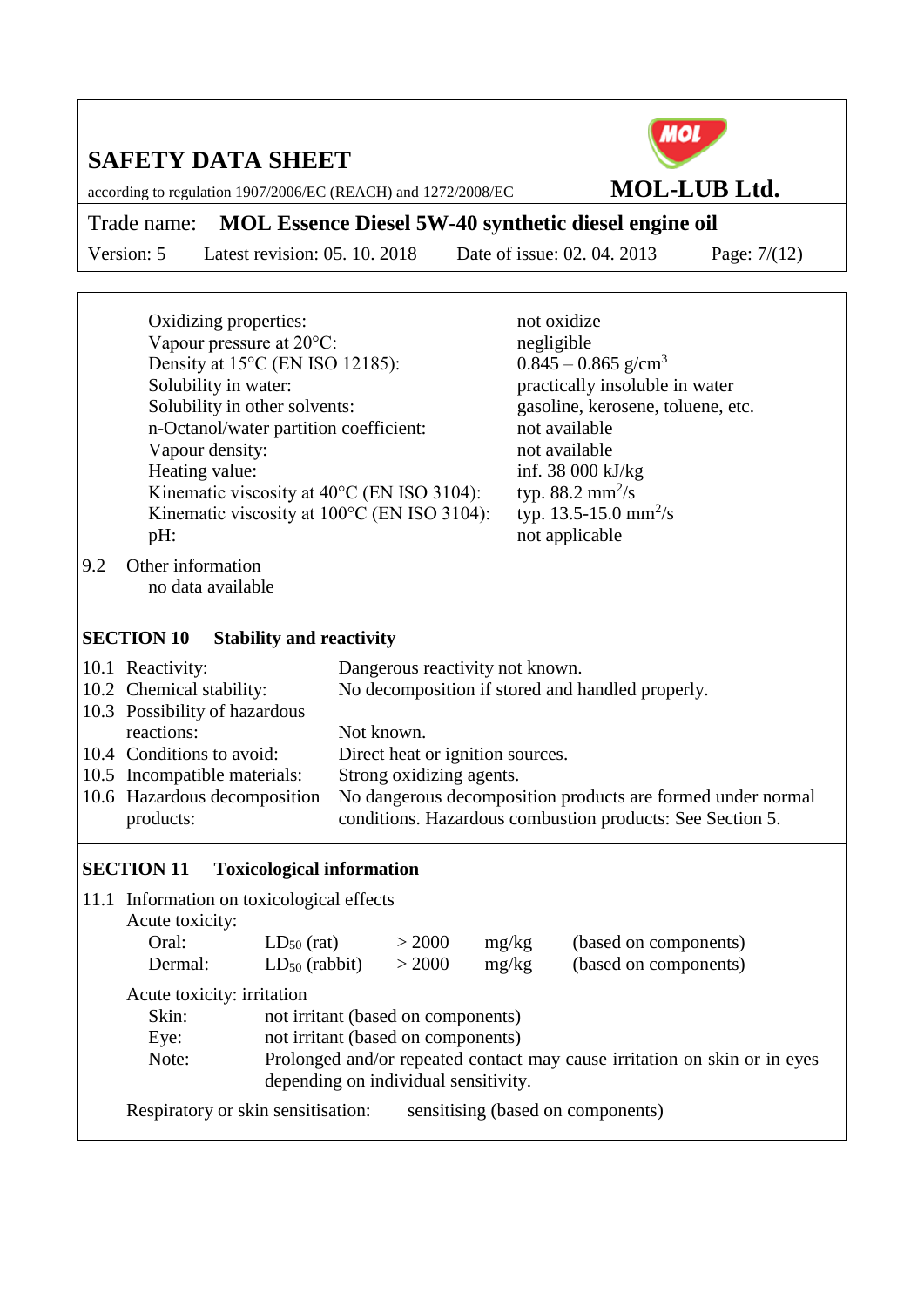according to regulation 1907/2006/EC (REACH) and 1272/2008/EC **MOL-LUB Ltd.**

Trade name: **MOL Essence Diesel 5W-40 synthetic diesel engine oil** Version: 5 Latest revision: 05. 10. 2018 Date of issue: 02. 04. 2013 Page: 8/(12)

Other information, specific effects:

The product does not contain PCBs, PCTs, and other chlorine compounds, and heavy metals, barium compounds.

Note L: The classification as a carcinogen need not apply according to 1272/2008/EC, because it can be shown that the substance contains less than 3 % DMSO extract as measured by IP 346.

STOT-single exposure: not classified STOT-repeated exposure: not classified Aspiration hazard: not classified

Germ cell mutagenicity: not known, resp. not mutagen (based on components) Carcinogenicity: not known, resp. not carcinogen (based on components) Reproductive toxicity: not known, resp. no reproduction-damaging effect (based on components)

#### **SECTION 12 Ecological information**

| 12.1 | Toxicity                       | No data for the product.                         |
|------|--------------------------------|--------------------------------------------------|
|      | Aquatic organisms:             |                                                  |
|      | Soil organisms:                |                                                  |
|      | Plants:                        |                                                  |
| 12.2 | Persistence and degradability  | No data available.                               |
|      | Biodegradability:              | No data available.                               |
| 12.3 | Bioaccumulative potential      | No data available.                               |
| 12.4 | Mobility                       |                                                  |
|      | Mobility in soil               | Absorbs in soil.                                 |
|      | Mobility in water:             | Floats on water.                                 |
| 12.5 | Results of PBT<br>vPvB<br>and  |                                                  |
|      | assessment                     | Does not contain PBT and vPvB substances.        |
| 12.6 | Other adverse effects          |                                                  |
|      | Heavy metal content:           | None.                                            |
|      | PCT, PCB and other chlorinated |                                                  |
|      | hydrocarbons:                  | None.                                            |
|      | Environmental effects:         | Spills may form a film on water surfaces causing |
|      |                                | impaired oxygen transfer.                        |
|      | Water hazard class (German):   | WGK 1 (Classification by VwVwS)                  |
|      |                                |                                                  |

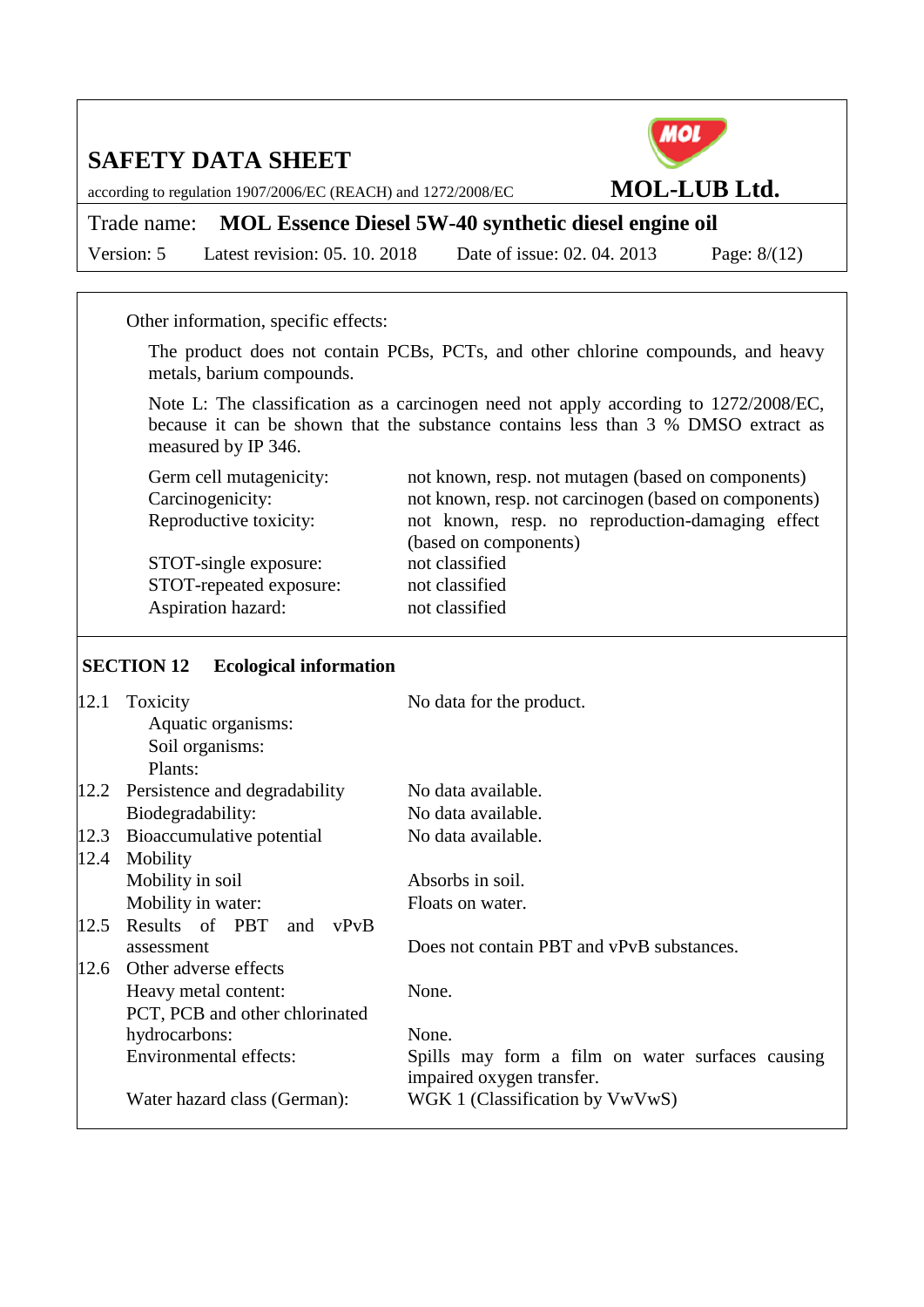according to regulation 1907/2006/EC (REACH) and 1272/2008/EC **MOL-LUB Ltd.**



Trade name: **MOL Essence Diesel 5W-40 synthetic diesel engine oil**

Version: 5 Latest revision: 05. 10. 2018 Date of issue: 02. 04. 2013 Page: 9/(12)

### **SECTION 13 Disposal considerations**

13.1 Waste treatment methods

#### Product disposal:

Wastes of the product or used oil should be treated as hazardous waste.

Waste Identification Code: 13 02 05\*

Mineral-based non-chlorinated engine, gear and lubricating oils.

Waste Identification Code: 13 02 06\*

Synthetic engine, gear and lubricating oils.

Disposal must be in compliance with national and local regulations.

Recommended waste treatment method: incineration

Packaging disposal:

Containers with product residue should also be treated as hazardous waste according to national and local disposal regulations.

Waste Identification Code: 15 01 10\*

Packaging containing residues of or contaminated by dangerous substances.

Disposal must be in compliance with national and local regulations.

Wastewater:

Quality of wastewater emitted to natural water must comply with national and local regulations.

Care should be taken in any case to ensure compliance with EC, national and local regulations. It is the responsibility of the user to know all relevant national and local regulations.

#### **SECTION 14 Transport information**

|       | Land transport:                           |          |                           |  |
|-------|-------------------------------------------|----------|---------------------------|--|
|       | Road/Railway                              | ADR/RID: | Not classified.           |  |
| 14.1. | UN number:                                |          |                           |  |
| 14.2. | UN proper shipping name:                  |          |                           |  |
| 14.3. | Transport hazard class(es):               |          |                           |  |
| 14.4. | Packing group:                            |          |                           |  |
| 14.5. | Environmental hazards:                    |          |                           |  |
| 14.6. | Special precautions for user:             |          |                           |  |
|       | Waterways:                                |          |                           |  |
|       | Inland waterways/ Sea transport ADN/IMDG: |          | Not apply to the product. |  |
|       | ICAO / IATA:<br>Air transport:            |          | Not apply to the product. |  |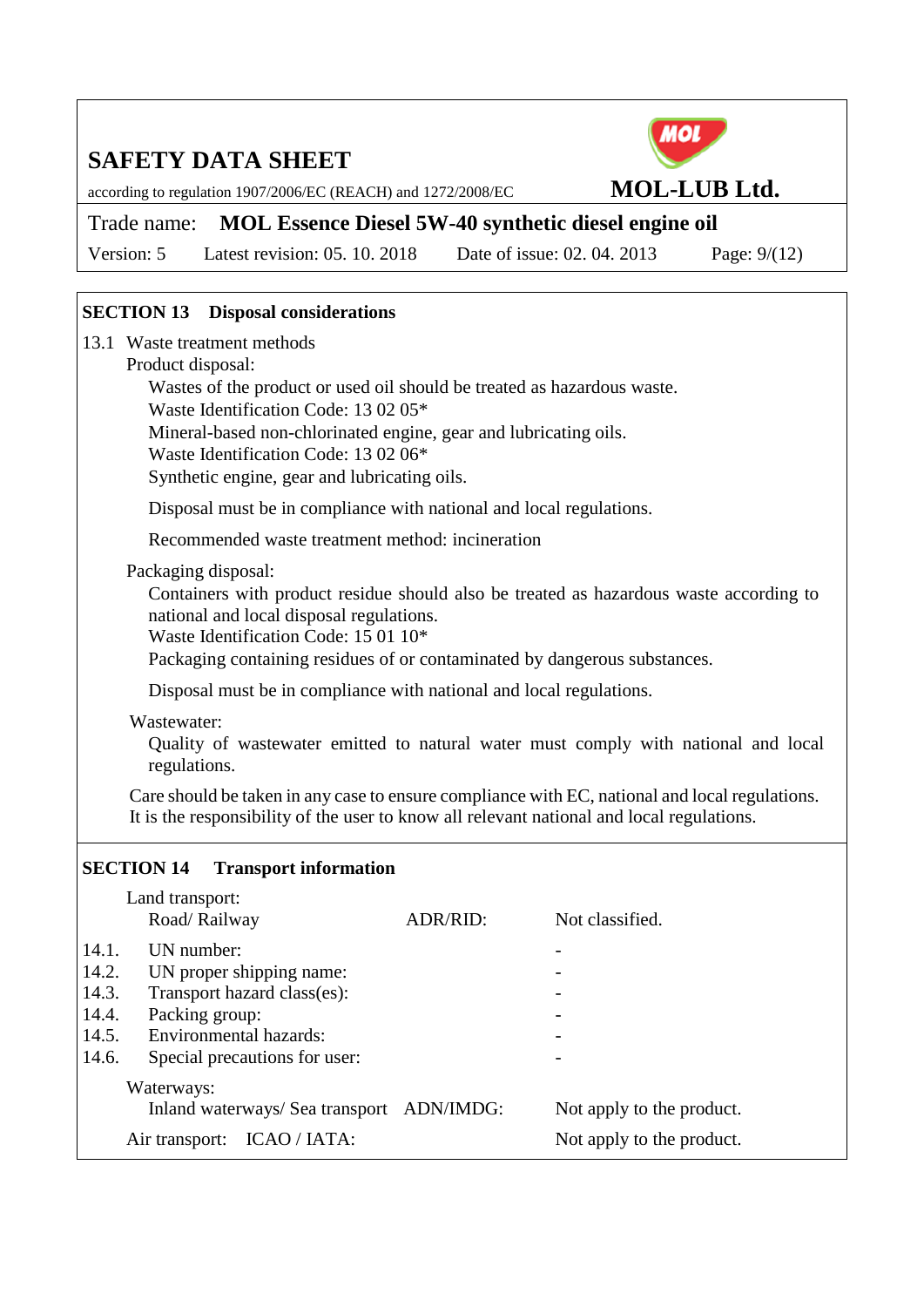according to regulation 1907/2006/EC (REACH) and 1272/2008/EC **MOL-LUB Ltd.**

Trade name: **MOL Essence Diesel 5W-40 synthetic diesel engine oil**

Version: 5 Latest revision: 05. 10. 2018 Date of issue: 02. 04. 2013 Page: 10/(12)

#### **SECTION 15 Regulatory information**

- 15.1 Safety, health and environmental regulations/legislation specific for the mixture. This safety data sheet has been prepared according to Regulation (EC) No 1907/2006 (mod.: 2015/830/EU) and to Regulation (EC) 1272/2008.
- 15.2 Chemical safety assessment. not available

#### **SECTION 16 Other information**

The information given in this data sheet is based on our best knowledge at the time of publication. The information is related only to this product and is intended to assist its safe transport, handling and use. The given physical and chemical parameters describe the product only for the purpose of safety requirements and therefore should not be construed as guaranteeing any specific property of the product or as being part of a product specification or any contract.

The manufacturer or supplier shall not take responsibility for any damages from the use other than recommended or other misuse of the product. It is the responsibility of the user to keep regulatory precautions and observe recommendations for safe use of the product.

Source of data presented in this material safety data sheet: Test results of this product Material safety data sheets of product's components 1272/2008/EC regulation, Annex XVII. of REACH Relevant Hungarian and EU regulations

Classification for mixtures and used evaluation method according to regulation 1272/2008/EC (CLP)

*The full text of each relevant H- phrase and Hazard classes and cat. in Section 3.:*

H304 May be fatal if swallowed and enters airways. H315 Causes skin irritation. H317 May cause an allergic skin reaction H318 Causes serious eye damage. H411 Toxic to aquatic life with long lasting effects. H413 May cause long lasting harmful effects to aquatic life.

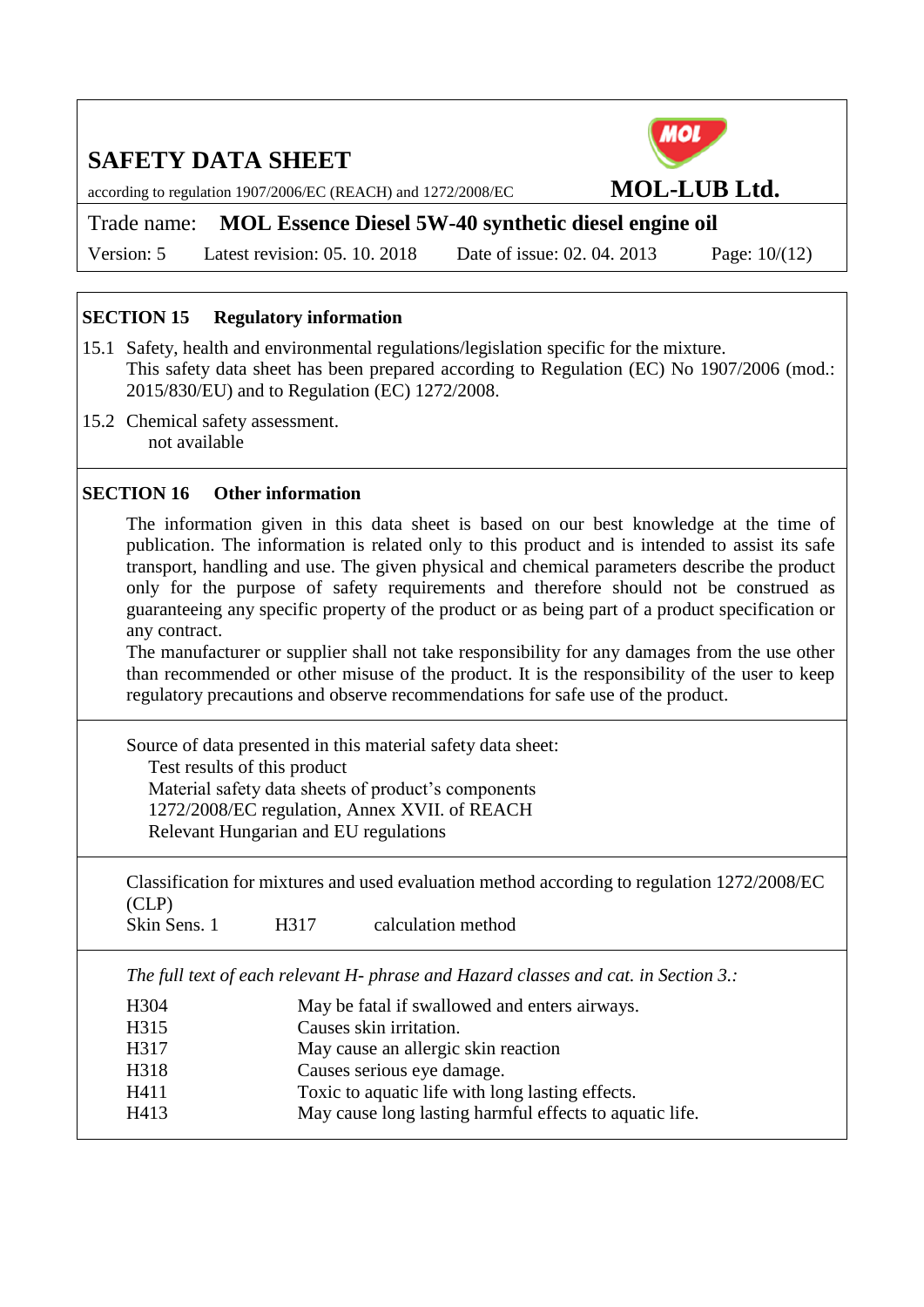according to regulation 1907/2006/EC (REACH) and 1272/2008/EC **MOL-LUB Ltd.** 



# Trade name: **MOL Essence Diesel 5W-40 synthetic diesel engine oil**

Version: 5 Latest revision: 05. 10. 2018 Date of issue: 02. 04. 2013 Page: 11/(12)

| Asp.Tox.1                | <b>Aspiration hazard Category 1</b>                                                                |
|--------------------------|----------------------------------------------------------------------------------------------------|
| Skin Irrit. 2            | Skin corrosion/irritation Category 2                                                               |
| Skin Sens. 1.            | Skin Sensitisation, Hazard Category 1                                                              |
| Eye Dam. 1               | Serious eye damage/eye irritation Category 1                                                       |
| Aquatic Chronic 2        |                                                                                                    |
|                          | Hazardous to the aquatic environment, Chronic Category 2                                           |
| <b>Aquatic Chronic 4</b> | Hazardous to the aquatic environment — Chronic Hazard, Category 4                                  |
| Legend:                  |                                                                                                    |
| <b>ADN</b>               | European Agreement concerning the International Carriage of Dangerous Goods by Inland<br>Waterways |
| <b>ADR</b>               | European Agreement concerning the International Carriage of Dangerous Goods by Road                |
| <b>ATE</b>               | <b>Acute Toxicity Estimate</b>                                                                     |
| <b>BCF</b>               | <b>Bioconcentration factor</b>                                                                     |
| <b>BOD</b>               | <b>Biological Oxygen Demand</b>                                                                    |
| <b>B</b> <sub>w</sub>    | <b>Body Weight</b>                                                                                 |
| C&L                      | <b>Classification and Labelling</b>                                                                |
| CAS                      | <b>Chemical Abstracts Service</b>                                                                  |
| <b>CLP</b>               | Classification, Labelling and Packaging (1272/2008/EC)                                             |
| <b>CMR</b>               | Carcinogenic, Mutagenic or Toxic for Reproduction                                                  |
| <b>COD</b>               | Chemical Oxygen Demand                                                                             |
| <b>CSA</b>               | <b>Chemical Safety Assessment</b>                                                                  |
| <b>CSR</b>               | <b>Chemical Safety Report</b>                                                                      |
| <b>DMEL</b>              | Derived Minimal Effect Level                                                                       |
| <b>DNEL</b>              | Derived No Effect Level                                                                            |
| <b>ECHA</b>              | European Chemicals Agency                                                                          |
| Ecx                      | <b>Effective Concentration x%</b>                                                                  |
| ErC50                    | EC50 in terms of reduction of growth rate                                                          |
| Edx                      | Effective Dose x%                                                                                  |
| EC                       | <b>European Community</b>                                                                          |
| EC number                | European Community number                                                                          |
| <b>ELINCS</b>            | European List of Notified Chemical Substances                                                      |
| ES                       | Exposure Scenario                                                                                  |
| <b>ESIS</b>              | European Chemical Substances Information System                                                    |
| <b>IARC</b>              | International Agency for Research on Cancer                                                        |
| <b>IATA</b>              | International Air Transport Association                                                            |
| <b>IMDG</b>              | <b>International Maritime Dangerous Goods</b>                                                      |
| <b>LC</b> <sub>x</sub>   | Lethal Concentration x%                                                                            |
| <b>LD</b> <sub>x</sub>   | Lethal Dose x%                                                                                     |
| <b>LOAEC</b>             | Lowest Observed Adverse Effect Concentration                                                       |
| <b>LOAEL</b>             | Lowest Observed Adverse Effect Level                                                               |
| <b>LOEC</b>              | <b>Lowest Observed Effect Concentration</b>                                                        |
| <b>LOEL</b>              | Lowest Observed Effect Level                                                                       |
| <b>NOEC</b>              | No observed effect concentration                                                                   |
| <b>NOEL</b>              | No observed effect level                                                                           |